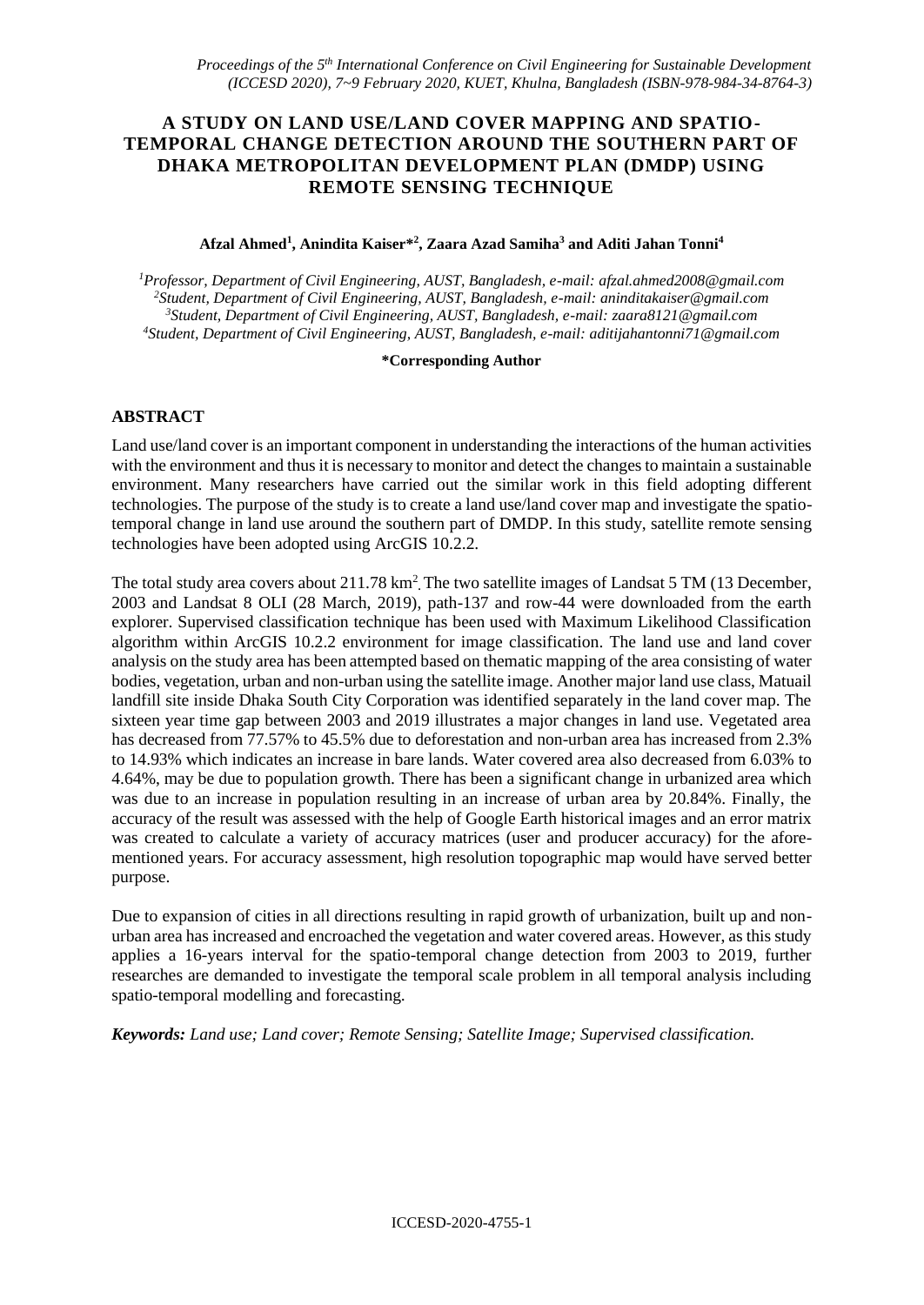*5 th International Conference on Civil Engineering for Sustainable Development (ICCESD 2020), Bangladesh*

# **1. INTRODUCTION**

The demand of information on land cover, land use and their changes is increasing at the global, regional and national levels to support policy decisions and regulate management processes. In contrast to survey data, aerial and satellite imagery can be used to monitor the spatial extent of changes in land cover (i.e., conversion) or land conditions. Satellite imagery offers contiguous spatial coverage, facilitates better repetition and replaces costly and slow data collection of different land cover and provides statistical information of the area object [Andualem et al. (2018)]. Remote sensing technologies have made substantial contribution in deriving land cover information and correlating to land-use statistics. Availability of satellite images with different spatial and temporal resolutions have made it possible to map land cover at different scales and carry out analyses of the changes over last three decades. Specifically, remote sensing change detection analyses can be used to identify areas of rapid change to target management efforts. Repeated satellite images and/or aerial photographs are useful for both visual assessment of natural resources dynamics occurring at a particular time and space as well as quantitative evaluation of land cover changes [Gautam et al. (2003)]. A number of deforestation and degradation studies have been conducted in tropical forests using coarse and high-resolution remote sensing data. The temporal evaluation of forest changes based on satellite imagery is becoming a valuable set of technique for assessing the degree of threat to ecosystem GIS on the other hand provides environment to analyze digital data useful for change detection, database development, and modeling of its future change and data dissemination for effective management planning. In the context of Reducing Emissions from Deforestation and Degradation (REDD), Remote-sensing methods are considered to be appropriate for most developing countries to assess historical and future deforestation rates, i.e., forest area change. The latest and accurate information on land use/cover is a prerequisite to the management and planning of urban areas. In the absence of such information, sustainable urban development cannot be achieved and may lead to the mismanagement of scarce resources. Land use and land cover change mapping will help to take up clear strategies for managing natural resources and monitoring environmental changes [Andualem et al. (2018)]. Urban expansion has brought serious losses of agriculture land, vegetation land in the recent years. Unplanned urban land expansion is responsible for a variety of urban environmental issues like decreased air quality, increased runoff and subsequent flooding, increased local temperature, deterioration of water quality, etc. Knowledge of drainage, land use/land cover and hydro-geomorphology and other terrain attributes are important for planning and management activities. Remote Sensing and GIS both from the conventional sources has proved to be an effective tool in planning for Land and Water Resources management. Land and Water Resources Management will imply utilization of land and water resources for optimal and sustained production with the minimum hazard to natural resources and environment. [Land use]

An attempt is made in this study to map out and monitor the status of land use/land cover change and analyze the changes with respect to baseline. The purpose of this study is to create the land use/land cover map and investigate the spatio-temporal change in land use around the southern part of DMDP between the year 2003 and 2019 by adopting Remote Sensing Technique using ArcGIS 10.2.2.The specific objectives of the study are:

- To create a land use map by using Landsat satellite image.
- To monitor the land use changes of the study area.

## **2. STUDY AREA**

Our study area includes Narayangonj Sadar, Bandar, Godenail, Narayanganj Paurashava, Siddhirganj Paurashava and Demra. The rivers in and around this area are the Buriganga to the west, the Meghna river to the east the Ichamati river (local name of the Dhaleshwari in this part) to the south-west, the Sitalakhya and the Old Brahmaputra river crossing through the area north to south. The Dhaleshwari crosses the southwest part and then flows along the southern boundary ultimately draining into the Meghna River. Figure 1 (a) shows the location of our study area in Google Earth.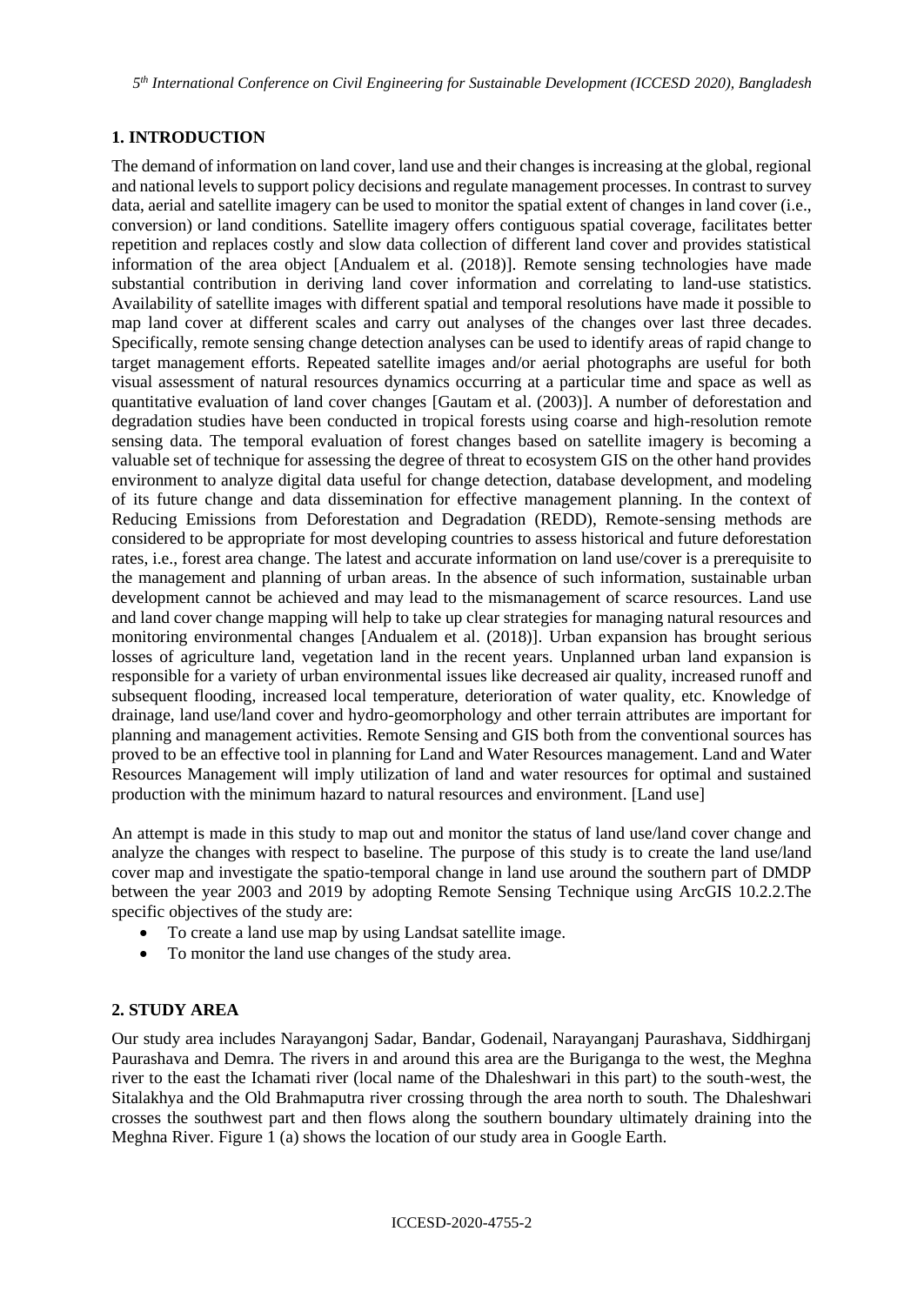

**Figure 1:** (a) Extent of study area; (b) Location of the study area inside DMDP

Our study area also covers Matuail landfill which is located about eight kilometers from Gulistan in the south of Dhaka. It is one of the two landfills serving Dhaka city. Spanning 100 acres, the site is used by the Dhaka South City Corporation (DSCC) to dispose of its municipal solid waste. Now 23 years old, it will reach capacity in a year at most. The Amin Bazar site, used by the Dhaka North City Corporation (DNCC), has already expired last year. Putrid waste swarming with flies and rodents towers in hills tens of meters high. Starting off with an open dump of 50 acres in 1995, a further 50 acres were added to Matuail in 2006. In the initial landfill area, there is a mountain of waste, up to 70 feet (about 21 meters) high, which is closed to further dumping. In the adjacent 50 acres, there is an almost 60 feet (about 18 metres) pile of waste. [DAP,2010]

## **3. METHODOLOGY**

In this study, the observation is limited in detecting the changes in urban land use in a rapidly changing area of the southern part of Dhaka Metropolitan Region by comparing the percentage of land use area calculated from classified images of two different years. The images used in this observation are from Landsat 5 TM and Landsat 8 OLI sensors dated December, 2003 and March, 2019 respectively of path 137 and row 44 which are downloaded from Earth Explorer. In case of Landsat 8 OLI, there are nine spectral band (band 1 to band 9) in which band 8 is a panchromatic band and band 9 is a cirrus band which are not used in classification. In case of Landsat 5 TM, band 1 to 5 and band 7 are spectral band. From Landsat 5 TM band 1 to 5 and band 7 (resolution 30m) and from Landsat 8 OLI band 1 to band 7 (resolution 30m) are used to make composite image for further classification process. There are two image classification techniques used for land cover classification, namely Supervised classification and Unsupervised classification. In this study, the supervised classification technique was used to map the land use cover in desired classes.

A schematic flow diagram showing the methodology adopted for this study is given below, which includes data collection, data processing and preparation, data analysis and final output.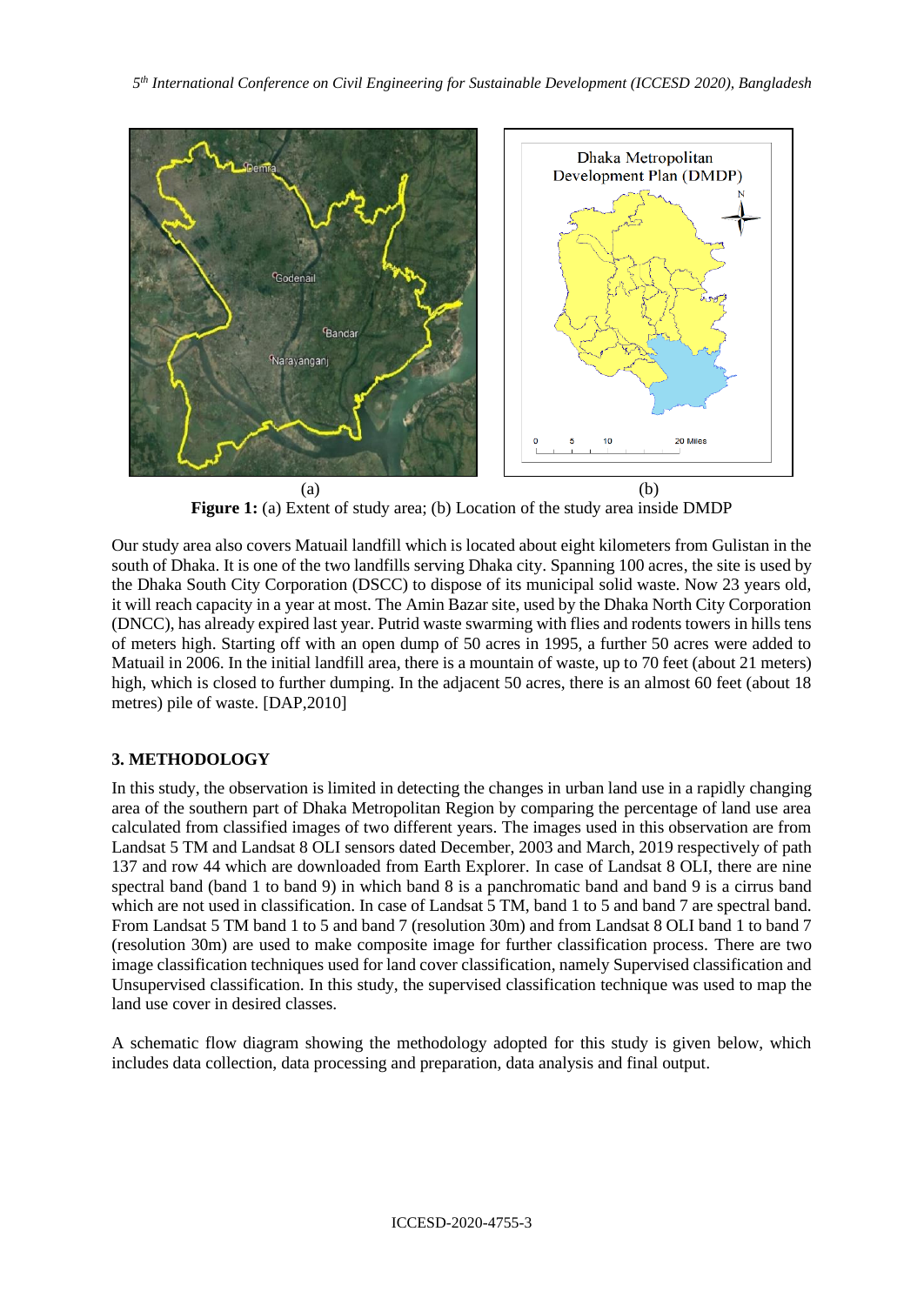

**Figure 2:** Methodology Flow Chart

## **3.1 Data Collection**

Landsat 5 TM images of December, 2003 and Landsat 8 OLI images of March, 2019 of row 44 and path 137 with the cloud cover less than 10% and spatial resolution 30m X 30m covering southern part of Dhaka Metropolitan Region were downloaded using Earth explorer from the United States Geological Survey website [\(http://earthexplorer.usgs.gov\)](http://earthexplorer.usgs.gov/). All the downloaded images are in \*.tif format. The foot print are 170 km North-South by 185 km East-West. Landsat 5 contains six spectral bands with a spatial resolution of 30 meters for Bands 1 to 5 and 7, and one thermal band (Band 6, spatial resolution 120m). For Landsat 8 the satellite carries two different sensors. The Operational Land Imager (OLI) contains nine spectral band (Band 1 to 9) including a pan band and a cirrus band and the Thermal Infrared Sensor (TIRS) contains two thermal band (Band 10 & 11). For this study, the concerned bands are the spectral bands, thermal band is not necessary for image classification. The downloaded folder of the scene also contains metadata file, ground control point and other necessary file.

## **3.2 Data Proccessing and Preparation**

For further analysis of the Landsat images, processing is required which contains merging of the spectral bands to make a composite image and clipping the composite image with the desired study area shape file. In this study, the sanitary landfill situated in Matuail, which is inside the study area, is clipped with a landfill shape file and classified as an individual class. So, the landfill needed to be masked from the clipped area. Before classify the images with maximum likelihood classification, training sample of similar pixels were collected from the processed images. To simplify the training sample selection process, band combination is required for better selection of different classes.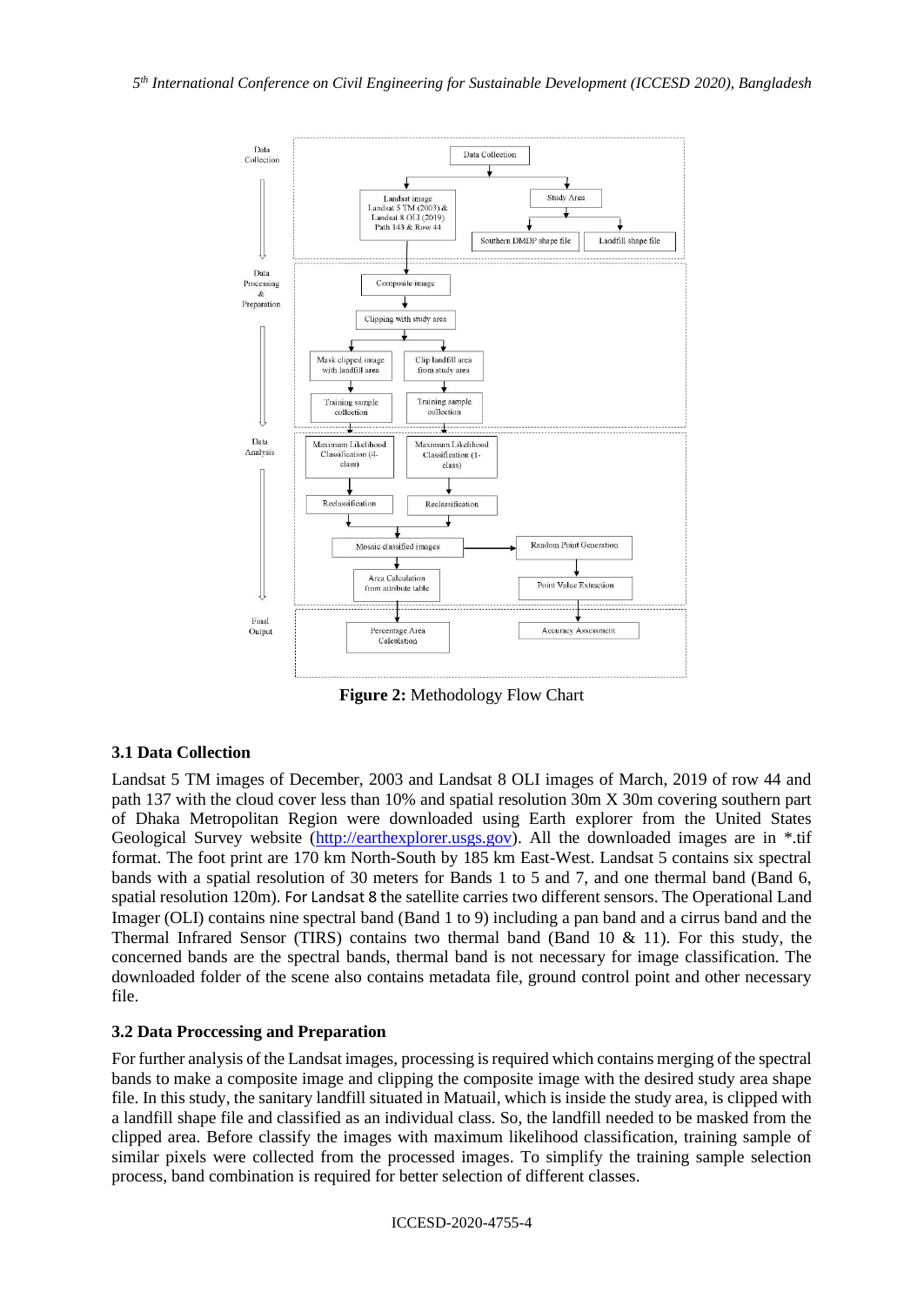### **3.3 Data Analysis**

After pre-processing of the image has been done, the data is ready for further classification process which includes Maximum Likelihood Classification, mosaicking of classified image, area and percentage of area calculation.

#### **3.3.1 Maximum Likelihood Classification**

Maximum Likelihood Classification is a remote sensing classification system in which unknown pixels are assigned to classes using contours of probability around training areas using the maximum likelihood statistics. In this case, from the training sample collected in image processing phase, a signature file (.gsg format) is made before classification. By giving input of the signature file in Maximum Likelihood Classification from Classification toolbar, all cells in the output raster will be classified with each class having equal probability weights attached to their signatures. The masked study area was classified in four classes and the landfill area was classified in one class individually with their own signature file showed. Then the two classified image (masked study area and landfill area) was being reclassified separately in five land classes. When the classification for both four classes and landfill classes were done individually, the two images needed to be mosaicked into one image or more like stitched together by mosaicking technique to get the whole area of five land classes. Description of the following five land use/land cover classes are tabulated below:

| Code | <b>Land Class</b> | <b>Description</b>                                                           |  |  |  |  |
|------|-------------------|------------------------------------------------------------------------------|--|--|--|--|
|      | Water             | This class of land cover describes the areas covered with water either it is |  |  |  |  |
|      |                   | river, ponds or man-made dams, water treatment plant etc.                    |  |  |  |  |
| 2    | Vegetation        | It describes the areas with any kind of green vegetation such as ever green  |  |  |  |  |
|      |                   | trees, cultivated crop lands, cultivable bare lands etc.                     |  |  |  |  |
|      |                   | This class describes the land covers with buildings, transportation          |  |  |  |  |
| 3    | Urban             | infrastructures which includes commercial, industrial, residential           |  |  |  |  |
|      |                   | buildings, roads and highways, bridges etc.                                  |  |  |  |  |
| 4    | Non-urban         | This class includes the areas that cover bare lands, low lands and under     |  |  |  |  |
|      |                   | construction lands.                                                          |  |  |  |  |
| 5    | Landfill          | This is the only land use class which remains constant and covers the area   |  |  |  |  |
|      |                   | of Matuail sanitary landfill situated in Matuail.                            |  |  |  |  |

**Table 1:** Description of land use/land cover classes

### **3.3.2 Area and Percentage Area Calculation**

After mosaicking the classified images, the five classes are finally combined into one image. Area of each classes are then calculated from the pixel count provided in the attribute table of the image. A new field is created in the attribute table for area calculation. The following formula is used to calculate the area by using field calculator.

```
Area = Count*Cell size(X & Y)/1000000 (1)
```
Cell size or pixel size for both Landsat 5 and 8 images are 30m\*30m. The area is then converted to kilometers. After calculating the area of individual classes the data is then copied to a Microsoft excel work file. And the percentage of the area of each classes are calculated for the two different data of the two mentioned dates with the formula given below:

$$
Percentage of area = (Individual land use area/Total area)*100
$$
\n(2)

The result are then compared with graphical representation to show the changes in land use that occur in between the following time period.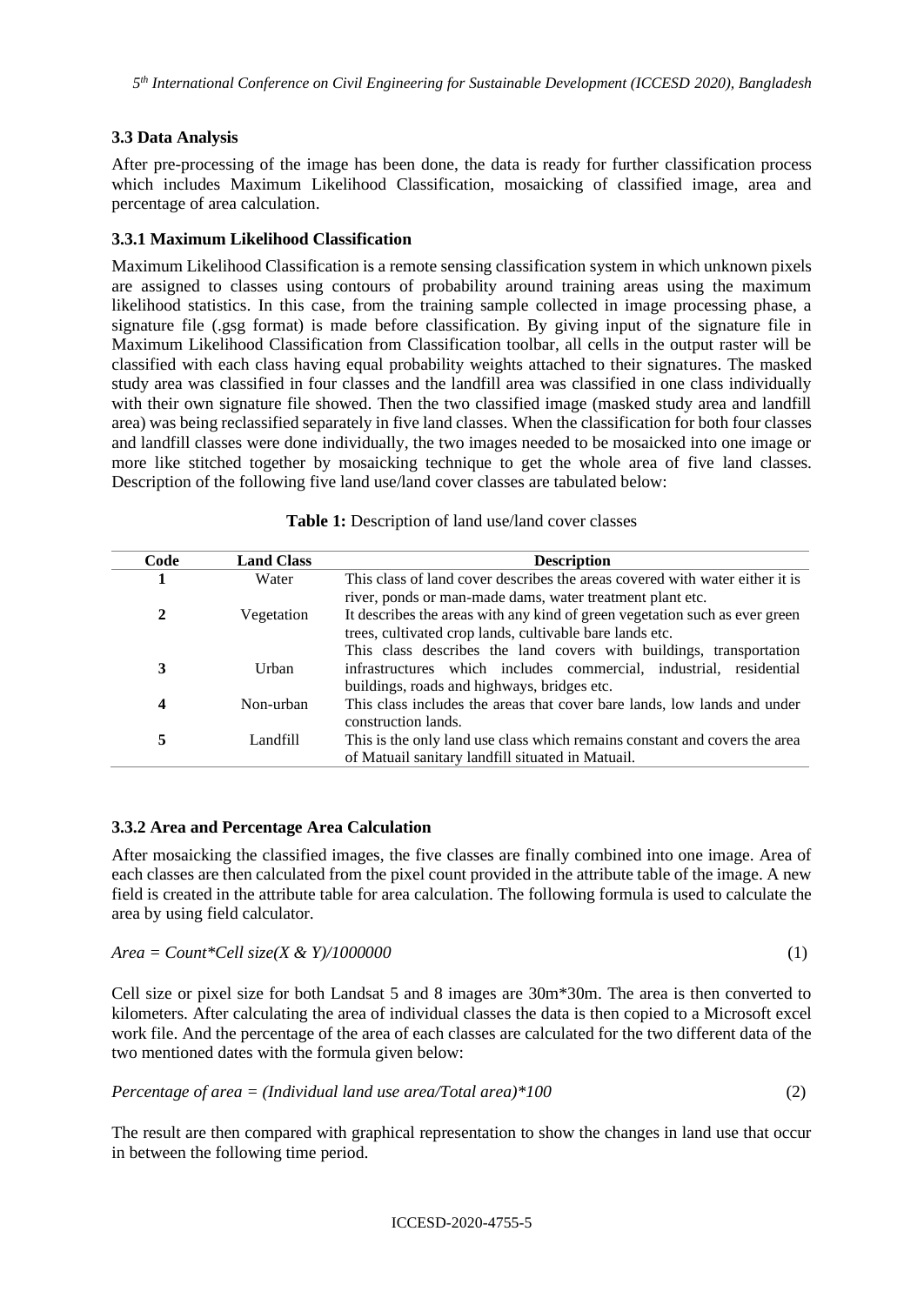## **3.3.3 Accuracy Assessment**

To determine how well the classification process is performed, Accuracy Assessment of the classified image is done by generating a set of random points in the study area. The value for each point is then identified using the Google Earth historical imageries. After that the point values are extracted and compared with the raster values to find the accuracy of the classification method [Andualem et al. (2018)]. The percentage of accuracy of the classified image in comparison with Landsat data was calculated by the following formula.

$$
Accuracy(\%) = \frac{Number\ of\ points\ with\ similar\ values}{Total\ random\ point} \times 100
$$
 (3)

Error matrices for the two different year were developed with the output data which allows us to be able to calculate a variety of accuracy metrices from our data such as User accuracy and Producer accuracy by the following formulas:

*User accuracy* = 
$$
\frac{Total number of correct pixel}{Total number of pixel actually classified in the category} \times 100
$$
 (4)

$$
Producter accuracy = \frac{Total number of correct pixel}{Total number of reference pixel in the category} \times 100
$$
 (5)

### **3.4 Final Output**

This study focuses on the analysis of spatio-temporal change detection by land use and land cover mapping through the time series Landsat satellite images. Following the step by step classification and quantification procedures, two land use and land cover maps of 2003 and 2019 were produced by supervised classification process using Maximum Likelihood Classification algorithm. Land cover change detection was obtained within ArcGIS 10.2.2 environment. Five major types of land cover classes were identified within the study area which are water, vegetation, urban, non-urban and landfill site.

#### **3.4.1 Change Detection in Land Use and Land Cover**

From the differences between two classified image of 2003 for Landsat 5 TM and 2019 for Landsat 8 OLI, it can be observed that there is a considerable growth in urbanization and decrease in vegetation classes. Areas that cover water also decreased and non-urban areas increased. The land cover map of the two different years are given in figure 3 (a) and (b).



**Figure 3:** (a) Land cover map of 2003; (b) Land cover map of 2019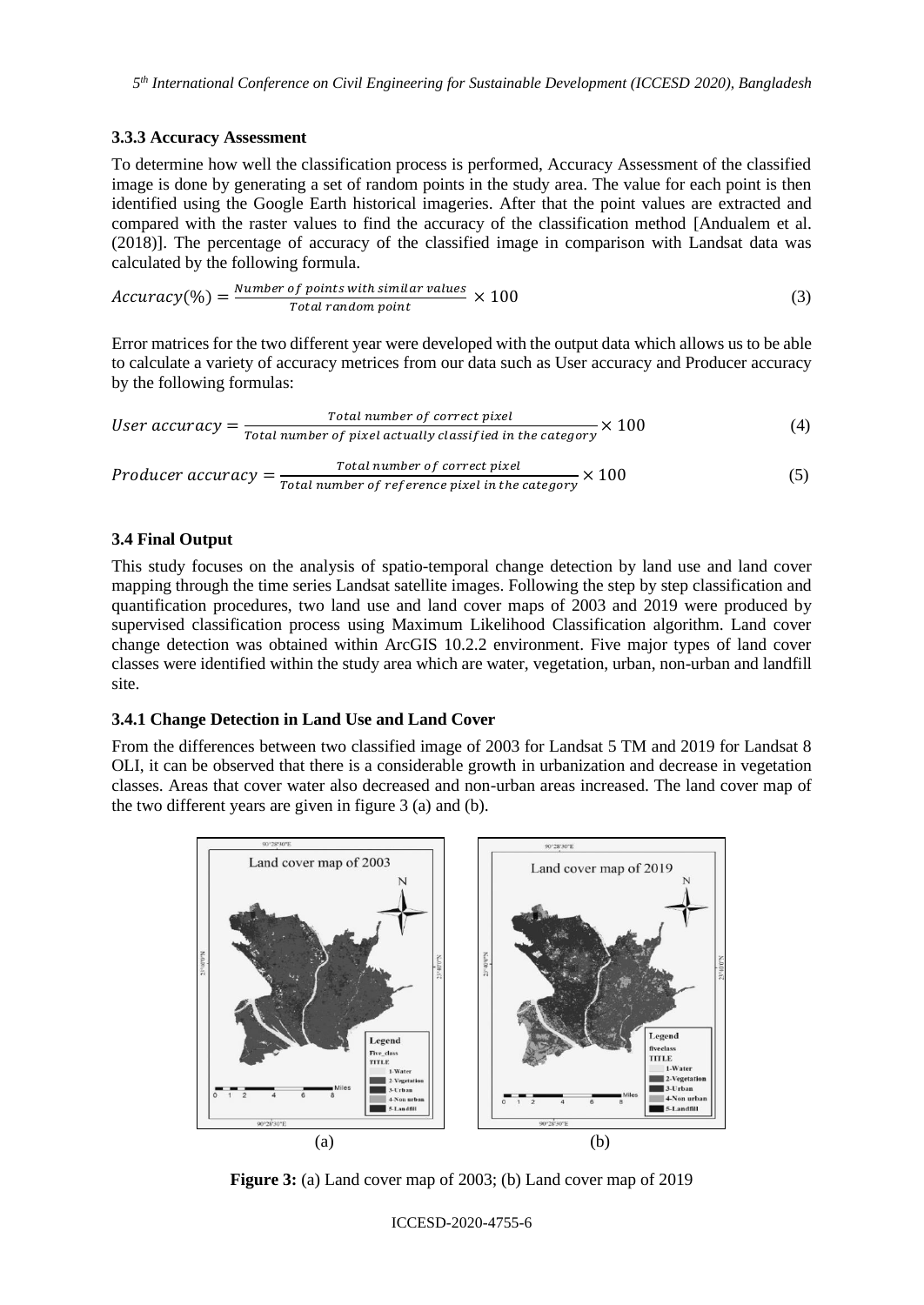Table 2 shows the difference in percentage of area between the different land cover classes in the gap of 16 years.

| Land cover | Land cover area of 2003 |       | Land cover area of 2019 | <b>Difference</b> |                    |
|------------|-------------------------|-------|-------------------------|-------------------|--------------------|
| class      | Area(km <sup>2</sup> )  | %Area | Area(km <sup>2</sup> )  | %Area             | $(in \frac{9}{6})$ |
| Water      | 12.78                   | 6.03  | 9.82                    | 4.64              | $-1.40$            |
| Vegetation | 164.28                  | 77.57 | 96.35                   | 45.50             | $-32.07$           |
| Urban      | 29.47                   | 13.92 | 73.60                   | 34.75             | 20.84              |
| Non-urban  | 4.87                    | 2.30  | 31.63                   | 14.93             | 12.63              |
| Landfill   | 0.38                    | 0.18  | 0.38                    | 0.18              | 0.00               |

**Table 2:** Differences between land class areas of 2003 & 2019

A graphical representation for the percentage of area changes in between the year 2003 and 2019 is shown in figure 4.



#### **Figure 4:** Change detection of LULC

From the above graph, the changes in land cover in the year gap of 16 years (from 2003 to 2019) is clearly visible. Percentage area of vegetation in 2003 is 77.57% (164.28 km²), whereas in 2019 it is 45.50% (96.35 km²). Also the percentage area of urban land in 2003 is 13.92% (29.47 km²) and in 2019 is 34.75% (73.60 km²). This indicates urbanization and also deforestation of the concerned area. Nonurban area of 2003 is 2.30% (4.87 km²) which also increased up to 14.93% (31.63 km²). This indicates the increase in bare land and under construction areas.

#### **3.4.2 Accuracy Assessment**

From equation (3), total accuracy of the classified Landsat images for the year 2003 and 2019 were calculated.

For the year 2003, total random point generated was 100 but 99 were inside the study area.

*Accuracy* (%) =  $\frac{78}{90}$  $\frac{18}{99}$  × 100 = 78.8%

And for the year 2019, total random point generated was 100 and all the points were inside the study area.

$$
Accuracy (%) = \frac{84}{100} \times 100 = 84\%
$$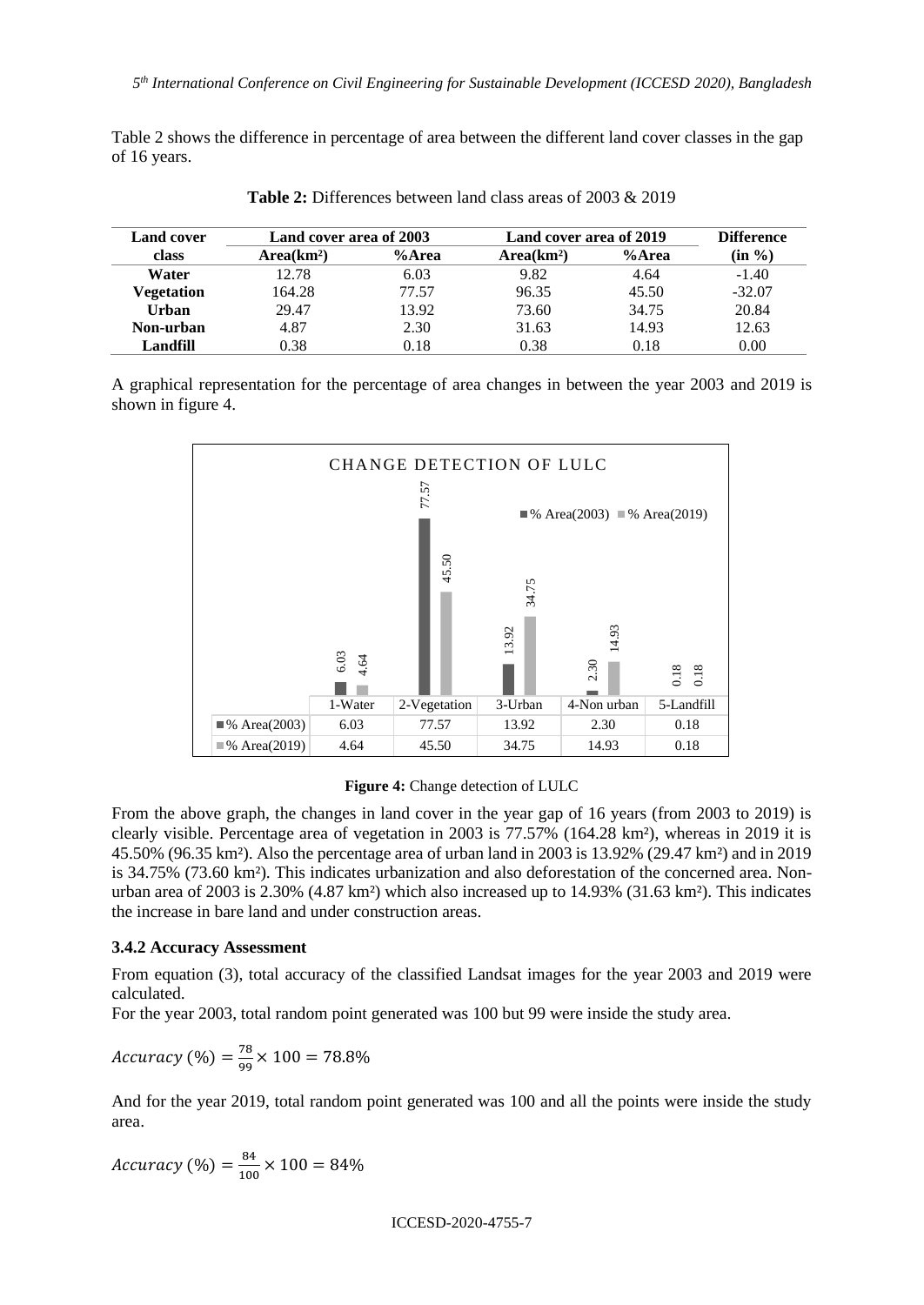The error matrix for the two different year including User accuracy and Producer accuracy calculated from equation 4 and 5 were shown in the following table.

| <b>Land cover</b><br>class | 1-Water | 2-Vegetation | 3-Urban | 4-Non<br>urban | <b>Total</b> | <b>User Accuracy</b> |
|----------------------------|---------|--------------|---------|----------------|--------------|----------------------|
| Water                      | 3       |              |         |                | 4            | 75                   |
| <b>Vegetation</b>          | 4       | 66           | 6       | 4              | 80           | 82.5                 |
| <b>Urban</b>               |         | 3            | 8       | $\mathfrak{D}$ | 14           | 57.1                 |
| Non-urban                  |         |              |         |                |              | 100                  |
| <b>Total</b>               | 8       | 70           | 14      | ⇁              | 99           |                      |
| <b>Producer</b>            | 37.5    | 94.3         | 57.1    | 14.3           |              | 78.8                 |
| <b>Accuracy</b>            |         |              |         |                |              |                      |

**Table 3:** Error matrix showing classification accuracy of 2003

**Table 4:** Error matrix showing classification accuracy of 2019

| <b>Land cover</b><br>class | 1-Water | 2-Vegetation | 3-Urban | 4-Non<br>urban | <b>Total</b> | <b>User Accuracy</b> |
|----------------------------|---------|--------------|---------|----------------|--------------|----------------------|
| Water                      | 4       |              |         |                | 4            | 100                  |
| <b>Vegetation</b>          |         | 39           |         |                | 43           | 90.7                 |
| <b>Urban</b>               |         |              | 37      |                | 42           | 88.1                 |
| Non-urban                  |         | 4            | 3       |                | 11           | 36.4                 |
| <b>Total</b>               |         | 46           | 42      |                | 100          |                      |
| <b>Producer</b>            | 80      | 84.8         | 88.1    | 57.1           |              | 84                   |
| <b>Accuracy</b>            |         |              |         |                |              |                      |

# **5. CONCLUSION**

This paper presents the result of the land use change detection of a particular study area for the period of 16 years (2003-2019). The land use land cover mapping and change detection had been done from satellite images using maximum likelihood classification pattern classification algorithm. The result from the study clearly indicates:

- 1. The decrease in number of vegetation and water area with the increment of urban and nonurban area between the year gaps.
- 2. It is clear that, urbanization is increasing gradually and therefore vegetation and grasslands are decreasing in the concerned area. The growth of urbanization also affect the decreasing rate of water.
- 3. Increase in non-urban area indicates the further growth of urbanization as this category includes bare land and under construction lands.

The land use map created in this study can serve as an effective managerial tool for urban planner and environmental scientists. It also gives a thorough idea about the land surface temperature as the land surface temperature is closely related to land use pattern. So the result of this study can contribute useful information for studying Land Surface Temperature (LST).

## **ACKNOWLEDGEMENT**

At the outset, we would like to express our heartiest gratitude and thankfulness to our respected supervisor Professor Dr. Afzal Ahmed, Department of Civil Engineering, Ahsanullah University of Science and Technology, Dhaka, Bangladesh for his sympathetic and patient guidance and interest in this research and for his encouragement and guidance at all stages of the work.